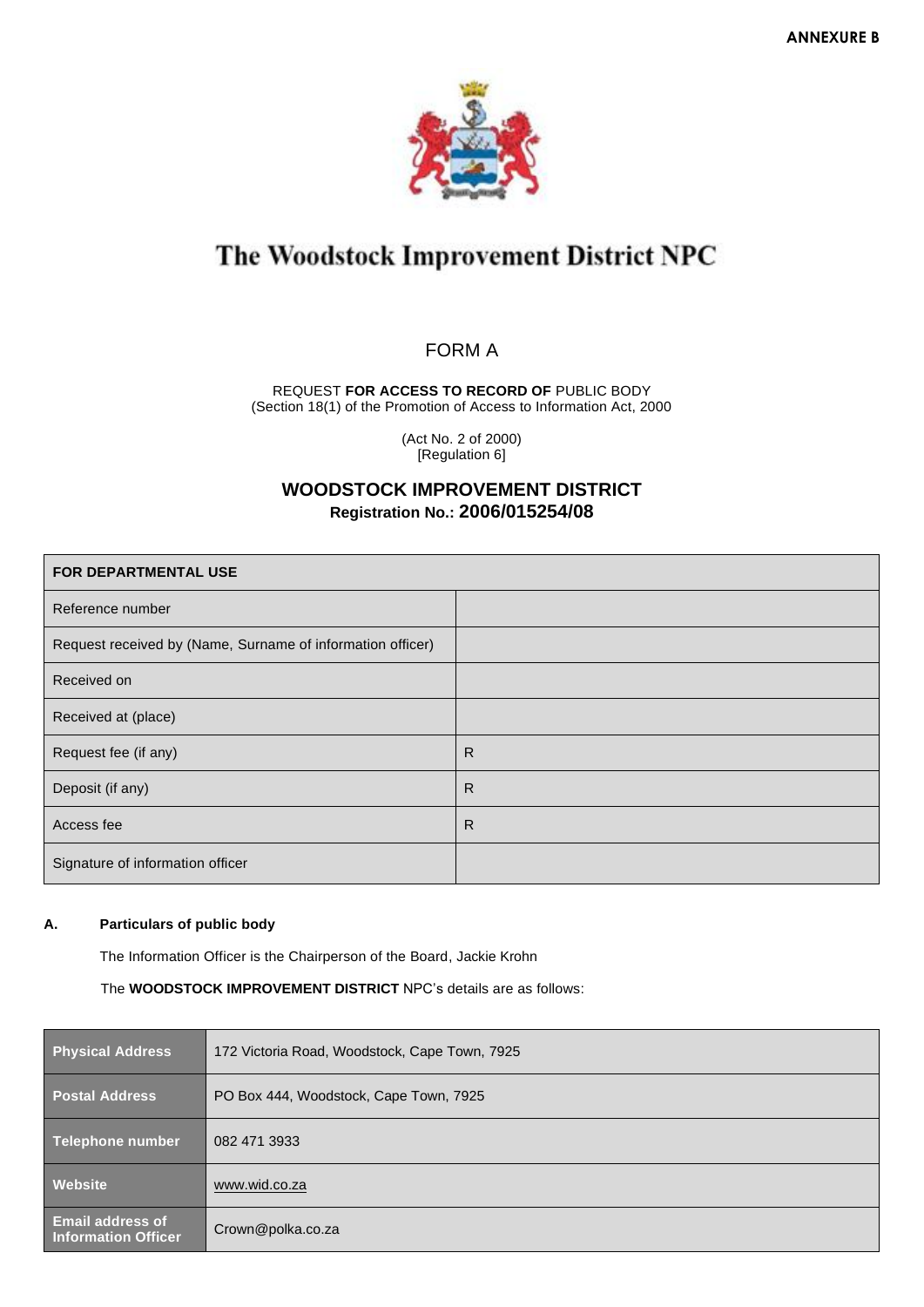#### **B. Particulars of person requesting access to the record**

*(a) The particulars of the person who requests access to the record must be given below.*

*(b) The address and/or fax number in the Republic to which the information is to be sent, must be given.*

*(c) Proof of the capacity in which the request is made, if applicable, must be attached.*

| Full names and<br>surname |  |
|---------------------------|--|
| <b>Identity number</b>    |  |
| <b>Postal address</b>     |  |
| Fax number                |  |
| Telephone number          |  |
| <b>Email address</b>      |  |

**Capacity in which request is made, when made on behalf of another person:**

# **C. Particulars of person on whose behalf request is made**

 *This section must be completed ONLY if a request for information is made on behalf of another person.*

| <b>Full names and</b><br>surname |  |
|----------------------------------|--|
| Identity number                  |  |

## **D. Particulars of record**

(a) *Provide full particulars of the record to which access is requested, including the reference number if that is known to you, to enable the record to be located. (b) If the provided space is inadequate, please continue on a separate folio and attach it to this form.*

#### **The requester must sign all of the** *additional* **folios.**

**Description of record or relevant part of the record:**

### **Reference number, if available**

**Any further particulars of record:**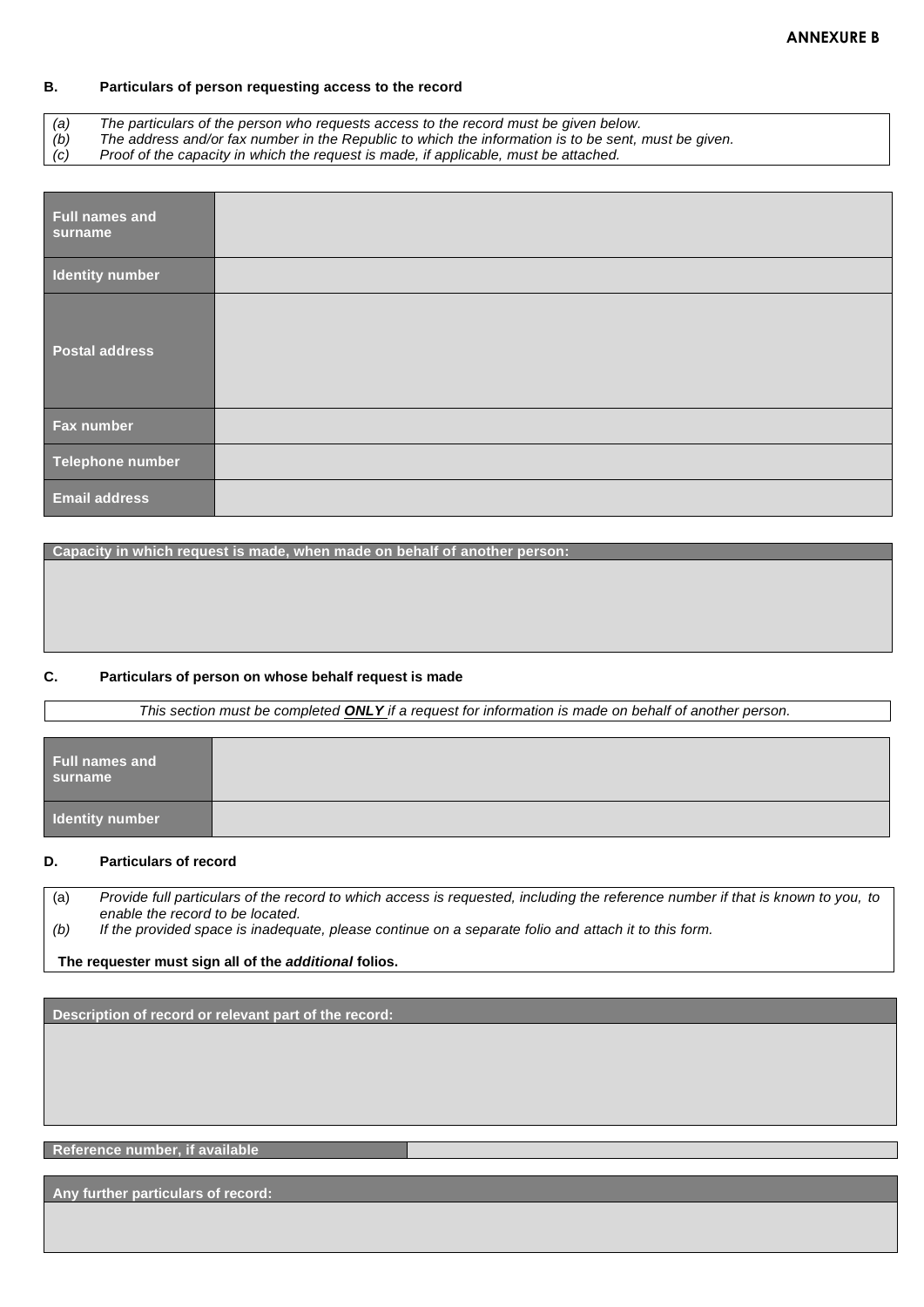#### **E. Fees**

(a) *A request for access to a record, other than a record containing personal information about yourself, will be processed only after a* request fee *has been paid.*

*(b) You will be notified of the amount required to be paid as the request fee.*

*(c) The* fee payable for access *to a record depends on the form in which access is required and the reasonable time required to search for and prepare a record.*

*(d) If you qualify for exemption of the payment of any fee, please state the reason for exemption.*

**Reason for exemption from payment of fees:**

#### **F. Form of access to record**

*If you are prevented by a disability to read, view or listen to the record in the form of access provided for in 1 to 4 below, state your disability and indicate in which form the record is required.*

**Description of disability:** 

**Form in which record is required:**

#### Mark the appropriate box with an X.

**NOTES:**

- (a) Compliance with your request for access in the specified form may depend on the form in which the record is available.
- (b) Access in the form requested may be refused in certain circumstances. In such a case you will be informed if access will be granted in another form.
- (c) The fee payable for access to the record, if any, will be determined partly by the form in which access is requested.

| If the record is in written or printed form                                                                                                         |                         |  |                                                         |  |                      |                                                               |  |                                                               |  |  |
|-----------------------------------------------------------------------------------------------------------------------------------------------------|-------------------------|--|---------------------------------------------------------|--|----------------------|---------------------------------------------------------------|--|---------------------------------------------------------------|--|--|
|                                                                                                                                                     | Copy of record *        |  |                                                         |  | Inspection of record |                                                               |  |                                                               |  |  |
| If the record consists of visual images - (this includes photographs, slides, video recordings, computer-generated images,<br>sketches, etc.):      |                         |  |                                                         |  |                      |                                                               |  |                                                               |  |  |
|                                                                                                                                                     | view the images         |  | copy of the images*                                     |  |                      |                                                               |  | transcription of the images*                                  |  |  |
| If the record consists of recorded words or information which can be reproduced in sound:                                                           |                         |  |                                                         |  |                      |                                                               |  |                                                               |  |  |
|                                                                                                                                                     | Listen to soundtrack    |  |                                                         |  |                      | transcription of soundtrack* (written or printed<br>document) |  |                                                               |  |  |
| If the record is held on computer or in an electronic or machine-readable form:                                                                     |                         |  |                                                         |  |                      |                                                               |  |                                                               |  |  |
|                                                                                                                                                     | printed copy of record* |  | Printed copy of information<br>derived from the record* |  |                      |                                                               |  | Copy in computer readable form <sup>*</sup><br>(compact disc) |  |  |
| *If you requested a copy or transcription of a record (above), do you wish the<br>copy or transcription to be posted to you?<br>Postage is payable. |                         |  |                                                         |  | <b>YES</b>           | <b>NO</b>                                                     |  |                                                               |  |  |